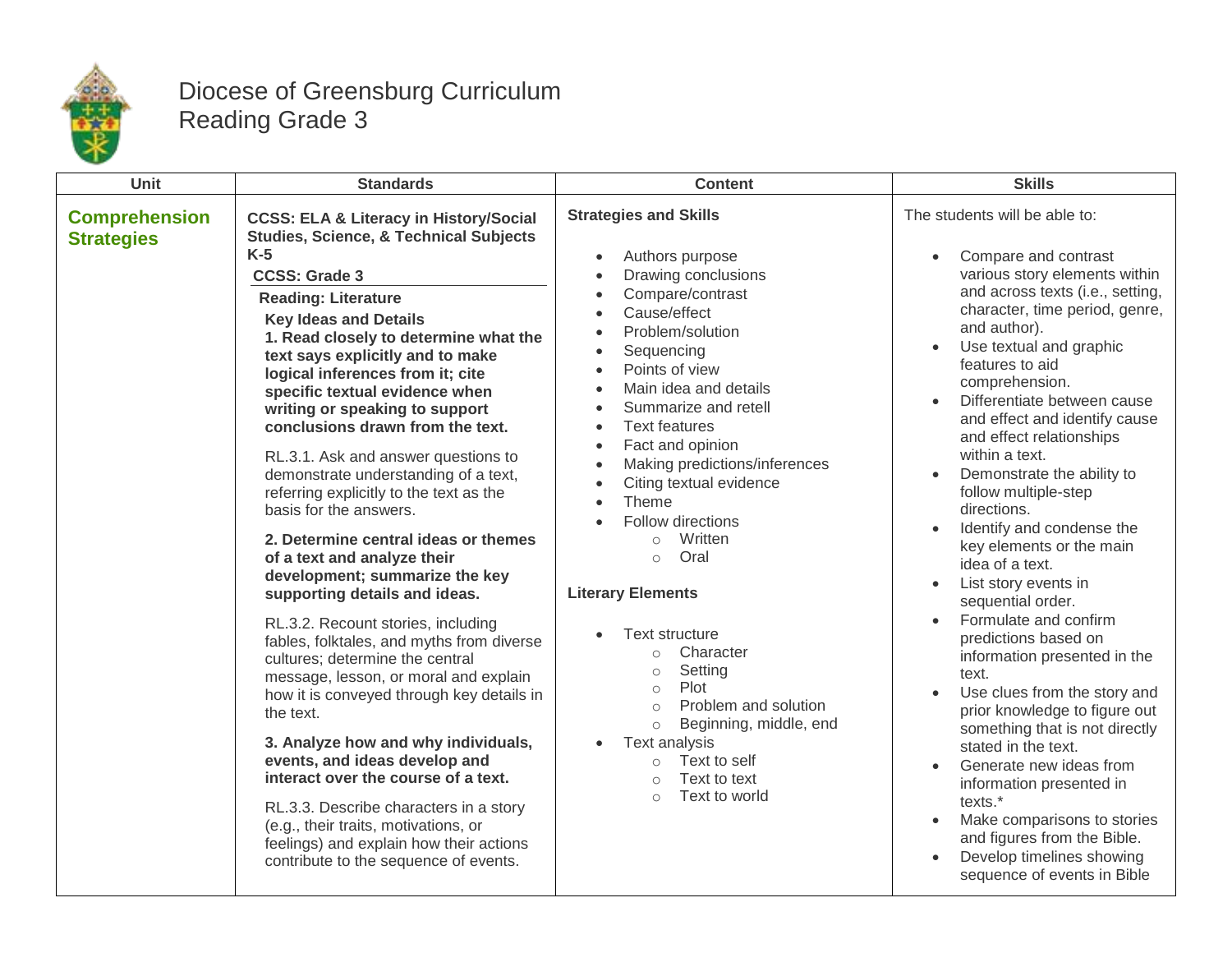| Unit | <b>Standards</b>                                                                                                                                                                                                                                                                                                                                                                                                                                                                                                                                                                                                                                                                                                                                                                                                                                                                                                                                                                                                                                                                                                                                                                                                                                                                                                                                                                                                                                | <b>Content</b>                                                                                                                                                                                                                                                                                                                          | <b>Skills</b>                                                                                                                                                                                                                                                                                                                                                                                                                                                                                                                                                                                                                                                                                            |
|------|-------------------------------------------------------------------------------------------------------------------------------------------------------------------------------------------------------------------------------------------------------------------------------------------------------------------------------------------------------------------------------------------------------------------------------------------------------------------------------------------------------------------------------------------------------------------------------------------------------------------------------------------------------------------------------------------------------------------------------------------------------------------------------------------------------------------------------------------------------------------------------------------------------------------------------------------------------------------------------------------------------------------------------------------------------------------------------------------------------------------------------------------------------------------------------------------------------------------------------------------------------------------------------------------------------------------------------------------------------------------------------------------------------------------------------------------------|-----------------------------------------------------------------------------------------------------------------------------------------------------------------------------------------------------------------------------------------------------------------------------------------------------------------------------------------|----------------------------------------------------------------------------------------------------------------------------------------------------------------------------------------------------------------------------------------------------------------------------------------------------------------------------------------------------------------------------------------------------------------------------------------------------------------------------------------------------------------------------------------------------------------------------------------------------------------------------------------------------------------------------------------------------------|
|      | <b>Craft and Structure</b><br>4. Interpret words and phrases as<br>they are used in a text, including<br>determining technical, connotative,<br>and figurative meanings, and analyze<br>how specific word choices shape<br>meaning or tone.<br>RL.3.4. Determine the meaning of words<br>and phrases as they are used in a text,<br>distinguishing literal from nonliteral<br>language.<br><b>Integration of Knowledge and Ideas</b><br>7. Integrate and evaluate content<br>presented in diverse media and<br>formats, including visually and<br>quantitatively, as well as in words.<br>RL.3.7. Explain how specific aspects of<br>a text's illustrations contribute to what is<br>conveyed by the words in a story (e.g.,<br>create mood, emphasize aspects of a<br>character or setting).<br>9. Analyze how two or more texts<br>address similar themes or topics in<br>order to build knowledge or to<br>compare the approaches the authors<br>take.<br>RL.3.9. Compare and contrast the<br>themes, settings, and plots of stories<br>written by the same author about the<br>same or similar characters (e.g., in<br>books from a series).<br><b>Reading: Informational Text</b><br><b>Key Ideas and Details</b><br>1. Read closely to determine what the<br>text says explicitly and to make<br>logical inferences from it; cite<br>specific textual evidence when<br>writing or speaking to support<br>conclusions drawn from the text. | <b>Genre</b><br>Fiction<br>Realistic fiction<br>$\circ$<br>Fantasy<br>$\circ$<br>Fairytales<br>$\circ$<br><b>Folktales</b><br>$\circ$<br>Historical<br>$\circ$<br>Humorous<br>$\circ$<br>Nonfiction<br><b>Expository text</b><br>$\circ$<br>Informational text<br>$\circ$<br>Biography<br>$\circ$<br>Autobiography<br>$\circ$<br>Poetry | stories. Identify the main idea<br>and/or theme of different<br>Bible passages.<br>Identify cause and effect<br>relationships in Bible stories.<br>Compare/contrast choices<br>$\bullet$<br>made by characters in a<br>selection with the choices we<br>are called to make as<br>Catholics.<br>Make text to self, text to text<br>and text to world<br>connections.<br>Identify author's purpose<br>$\bullet$<br>Recognize point of view<br>$\bullet$<br>Determine fact or opinion<br>$\bullet$<br>Use evidence from the text to<br>support your response.<br>Determine theme of a given<br>text.<br>Read and interpret various<br>genres.<br>Identify and comprehend the<br>use of figurative language. |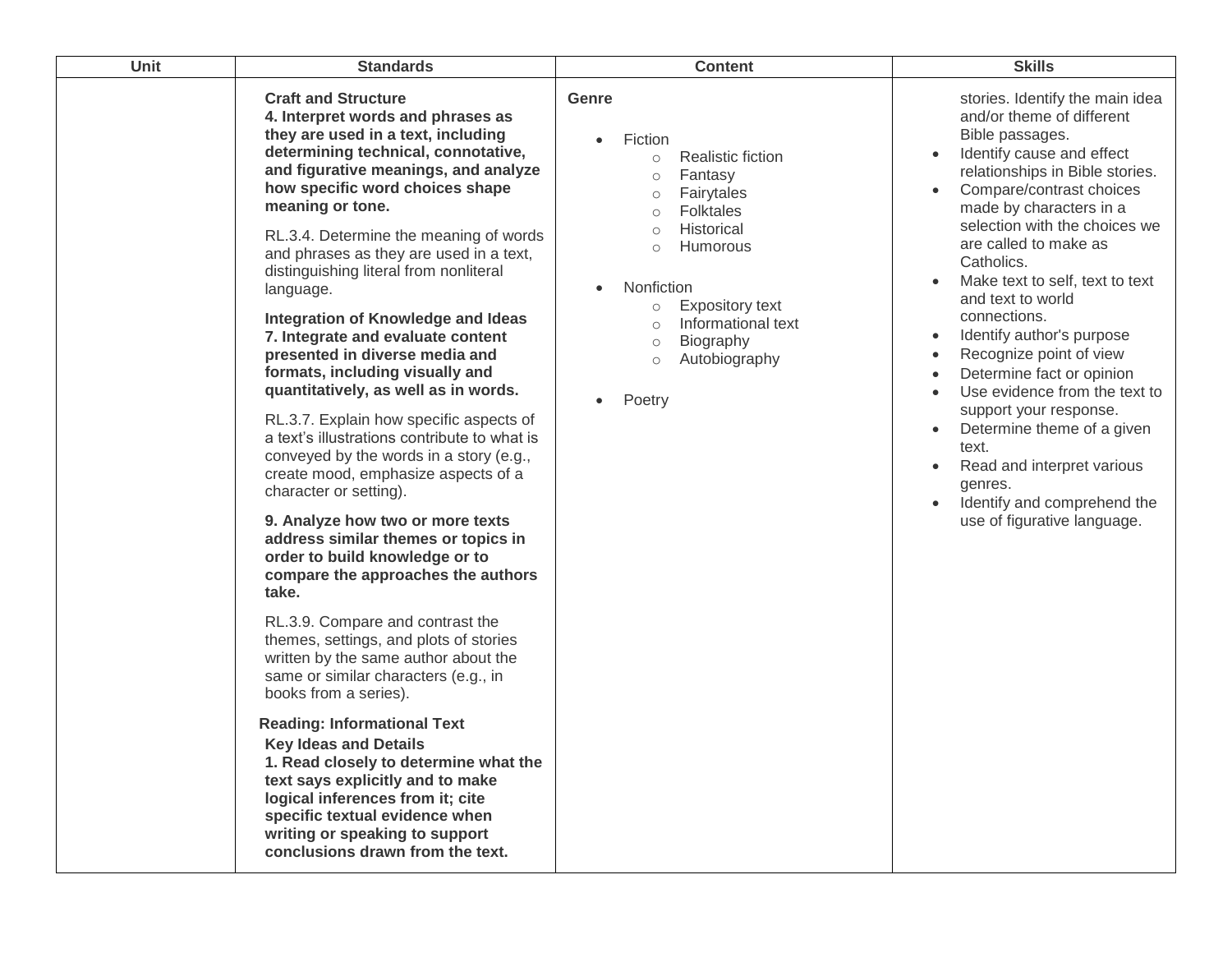| Unit | <b>Standards</b>                                                                                                                                                                                                                    | <b>Content</b> | <b>Skills</b> |
|------|-------------------------------------------------------------------------------------------------------------------------------------------------------------------------------------------------------------------------------------|----------------|---------------|
|      | RI.3.1. Ask and answer questions to<br>demonstrate understanding of a text,<br>referring explicitly to the text as the<br>basis for the answers.<br>2. Determine central ideas or themes                                            |                |               |
|      | of a text and analyze their<br>development; summarize the key<br>supporting details and ideas.                                                                                                                                      |                |               |
|      | RI.3.2. Determine the main idea of a<br>text; recount the key details and explain<br>how they support the main idea.                                                                                                                |                |               |
|      | 3. Analyze how and why individuals,<br>events, and ideas develop and<br>interact over the course of a text.                                                                                                                         |                |               |
|      | RI.3.3. Describe the relationship<br>between a series of historical events,<br>scientific ideas or concepts, or steps in<br>technical procedures in a text, using<br>language that pertains to time,<br>sequence, and cause/effect. |                |               |
|      | 8. Delineate and evaluate the<br>argument and specific claims in a<br>text, including the validity of the<br>reasoning as well as the relevance<br>and sufficiency of the evidence.                                                 |                |               |
|      | RI.3.8. Describe the logical connection<br>between particular sentences and<br>paragraphs in a text (e.g., comparison,<br>cause/effect, first/second/third in a<br>sequence).                                                       |                |               |
|      | 9. Analyze how two or more texts<br>address similar themes or topics in<br>order to build knowledge or to<br>compare the approaches the authors<br>take.                                                                            |                |               |
|      | RI.3.9. Compare and contrast the most<br>important points and key details                                                                                                                                                           |                |               |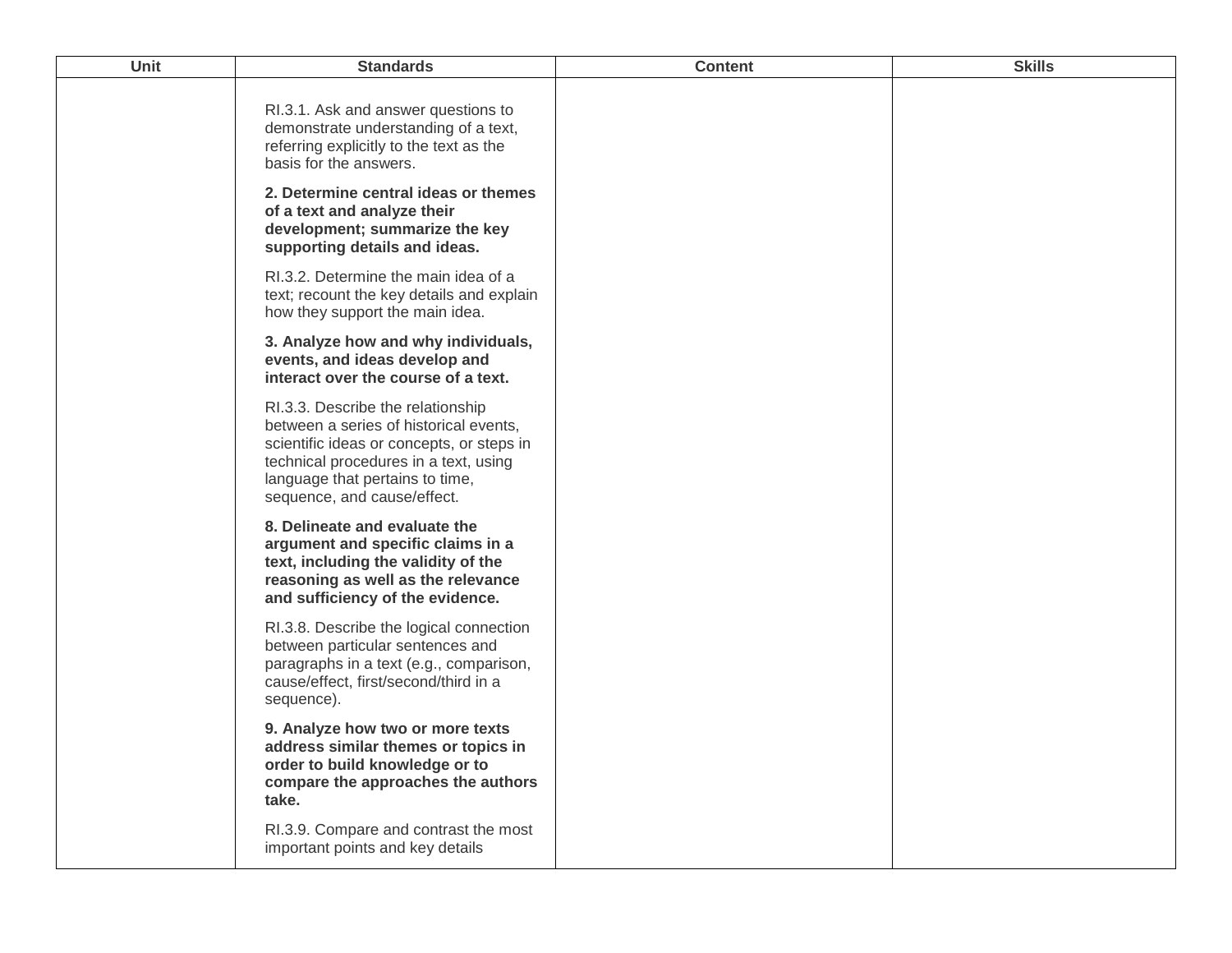| Unit           | <b>Standards</b>                                                                                                                                                                                                                                                                                                                                                                                                                                                                                                                                                                                                                                                                                                                                                                                                                                                                                                                                                                                                                                                                                                                                                            | <b>Content</b>                                                                                                                                                                                                                                                                                                                                                                                                    | <b>Skills</b>                                                                                                                                                                                                                                                                                                                                                                      |
|----------------|-----------------------------------------------------------------------------------------------------------------------------------------------------------------------------------------------------------------------------------------------------------------------------------------------------------------------------------------------------------------------------------------------------------------------------------------------------------------------------------------------------------------------------------------------------------------------------------------------------------------------------------------------------------------------------------------------------------------------------------------------------------------------------------------------------------------------------------------------------------------------------------------------------------------------------------------------------------------------------------------------------------------------------------------------------------------------------------------------------------------------------------------------------------------------------|-------------------------------------------------------------------------------------------------------------------------------------------------------------------------------------------------------------------------------------------------------------------------------------------------------------------------------------------------------------------------------------------------------------------|------------------------------------------------------------------------------------------------------------------------------------------------------------------------------------------------------------------------------------------------------------------------------------------------------------------------------------------------------------------------------------|
|                | presented in two texts on the same<br>topic.<br>© Copyright 2010. National Governors<br>Association Center for Best Practices and<br>Council of Chief State School Officers. All<br>rights reserved.                                                                                                                                                                                                                                                                                                                                                                                                                                                                                                                                                                                                                                                                                                                                                                                                                                                                                                                                                                        |                                                                                                                                                                                                                                                                                                                                                                                                                   |                                                                                                                                                                                                                                                                                                                                                                                    |
| <b>Fluency</b> | <b>CCSS: ELA &amp; Literacy in History/Social</b><br><b>Studies, Science, &amp; Technical Subjects</b><br>$K-5$<br><b>CCSS: Grade 3</b><br><b>Reading: Foundational Skills</b><br><b>Fluency</b><br>RF.3.4. Read with sufficient accuracy and<br>fluency to support comprehension.<br>a. Read grade-level text with purpose and<br>understanding.<br>b. Read grade-level prose and poetry<br>orally with accuracy, appropriate rate, and<br>expression.<br>c. Use context to confirm or self-correct<br>word recognition and understanding,<br>rereading as necessary.<br><b>Speaking and Listening</b><br>6. Adapt speech to a variety of contexts<br>and communicative tasks,<br>demonstrating command of formal<br>English when indicated or appropriate.<br>SL.3.6. Speak in complete sentences<br>when appropriate to task and situation in<br>order to provide requested detail or<br>clarification.<br>Language<br><b>Knowledge of Language</b><br>3. Apply knowledge of language to<br>understand how language functions in<br>different contexts, to make effective<br>choices for meaning or style, and to<br>comprehend more fully when reading or<br>listening. | Intonation<br>Rate<br><b>Stress</b><br>$\bullet$<br>Expression<br>$\bullet$<br>Rate: Adjust Reading Rate To Self-<br>Correct<br><b>Phrasing: Natural Pauses</b><br>$\bullet$<br>Accuracy: Words in Connected Text<br>$\bullet$<br>Phrasing: Punctuation<br>$\bullet$<br>Accuracy: Self-Correct<br>$\bullet$<br>Rate: Adjust Reading Rate to<br>Purpose<br>Choral, Echo, Independent, and<br><b>Silent Reading</b> | The student will be able to:<br>Demonstrate the ability to<br>read with expression that is<br>appropriate to the text.<br>Acknowledge punctuation<br>marks.<br>Use phonics knowledge to<br>pronounce unfamiliar<br>vocabulary.<br>Utilize knowledge of high<br>frequency words to facilitate<br>fluency.<br>Identify the main idea and/or<br>theme of different Bible<br>passages. |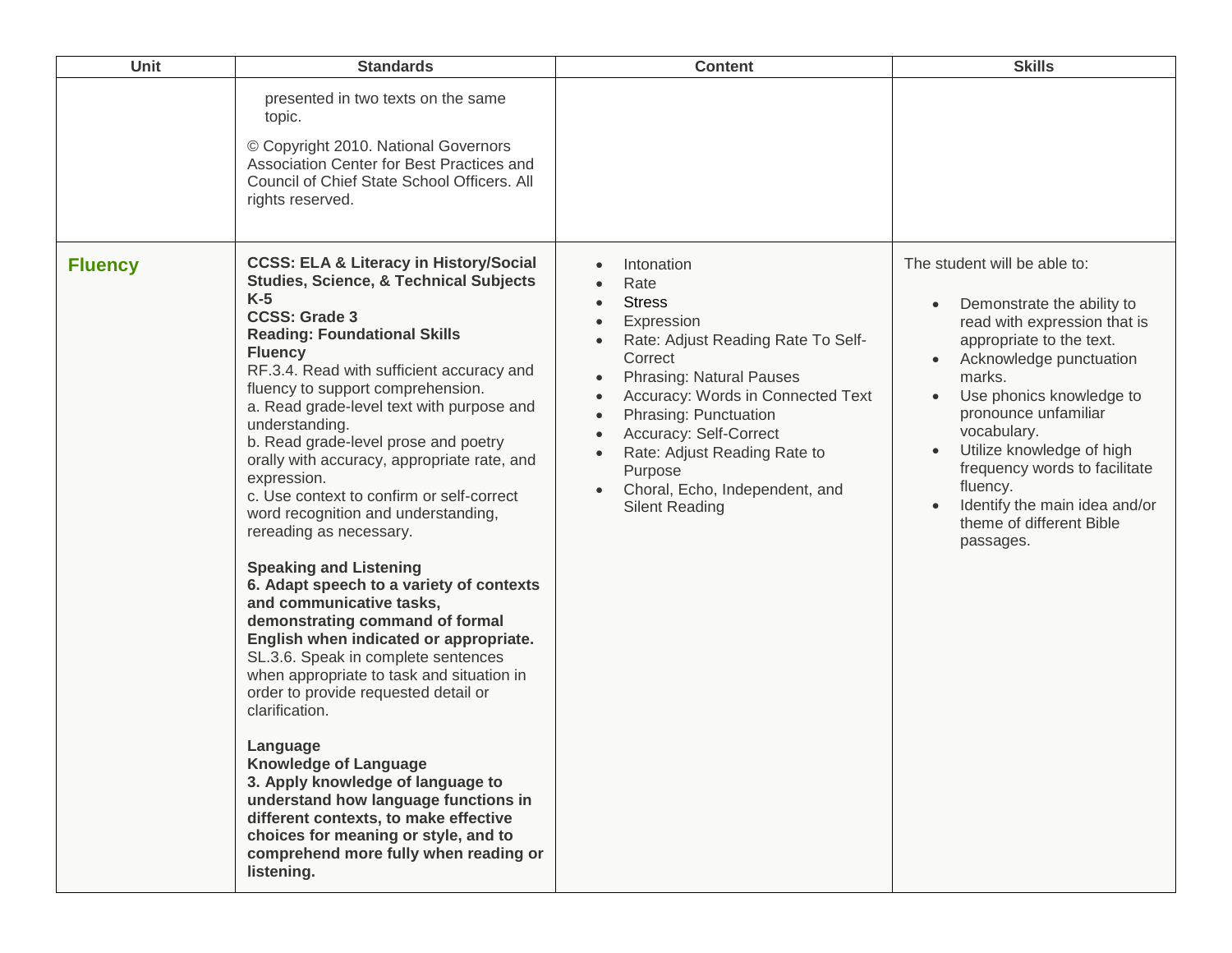| Unit          | <b>Standards</b>                                                                                                                                                                                                                                                                                                                                                                                                                                                                                                                                                                                                                                                                                                                                                                                                                                                                                                                                                                         | <b>Content</b>                                                                                                                                                                              | <b>Skills</b>                                                                                                                                                                                                                                                                                                                                                                                                                                                                                                                                                                                                                                       |
|---------------|------------------------------------------------------------------------------------------------------------------------------------------------------------------------------------------------------------------------------------------------------------------------------------------------------------------------------------------------------------------------------------------------------------------------------------------------------------------------------------------------------------------------------------------------------------------------------------------------------------------------------------------------------------------------------------------------------------------------------------------------------------------------------------------------------------------------------------------------------------------------------------------------------------------------------------------------------------------------------------------|---------------------------------------------------------------------------------------------------------------------------------------------------------------------------------------------|-----------------------------------------------------------------------------------------------------------------------------------------------------------------------------------------------------------------------------------------------------------------------------------------------------------------------------------------------------------------------------------------------------------------------------------------------------------------------------------------------------------------------------------------------------------------------------------------------------------------------------------------------------|
|               | L.3.3. Use knowledge of language and its<br>conventions when writing, speaking,<br>reading, or listening.<br>L.3.3b. Recognize and observe differences<br>between the conventions of spoken and<br>written standard English.<br>© Copyright 2010. National Governors<br>Association Center for Best Practices and<br>Council of Chief State School Officers. All<br>rights reserved.                                                                                                                                                                                                                                                                                                                                                                                                                                                                                                                                                                                                     |                                                                                                                                                                                             |                                                                                                                                                                                                                                                                                                                                                                                                                                                                                                                                                                                                                                                     |
| <b>Genres</b> | <b>CCSS: ELA &amp; Literacy in History/Social</b><br><b>Studies, Science, &amp; Technical Subjects</b><br>$K-5$<br><b>CCSS: Grade 3</b><br><b>Reading: Literature</b><br>2. Determine central ideas or themes<br>of a text and analyze their<br>development; summarize the key<br>supporting details and ideas.<br>RL.3.2. Recount stories, including<br>fables, folktales, and myths from diverse<br>cultures; determine the central<br>message, lesson, or moral and explain<br>how it is conveyed through key details in<br>the text.<br>5. Analyze the structure of texts,<br>including how specific sentences,<br>paragraphs, and larger portions of<br>the text (e.g., a section, chapter,<br>scene, or stanza) relate to each other<br>and the whole.<br>RL.3.5. Refer to parts of stories,<br>dramas, and poems when writing or<br>speaking about a text, using terms such<br>as chapter, scene, and stanza; describe<br>how each successive part builds on<br>earlier sections. | <b>Historical Fiction</b><br>Fantasy<br><b>Tall Tales</b><br>Legends<br><b>Folktales</b><br><b>Realistic Fiction</b><br><b>Mystery</b><br>Biography/Autobiography/Memoir<br>Poetry<br>Plays | The students will be able to:<br>Pose questions to enhance<br>understanding of text.<br>Refer to information<br>presented in the text to<br>answer questions.<br>Make text-to-text, text-to-self,<br>and text to-world<br>connections.<br>Draw conclusions based on<br>information presented in text<br>and prior knowledge<br>Identify and condense the<br>key elements or the main<br>idea of a text.*<br>Classify texts as fiction or<br>non-fiction.<br>Recognize various genres,<br>including:<br>-Realistic Fiction<br>- Humorous Fiction<br>-Fantasy<br>-Historical Fiction<br>-Science Fiction<br>-Fable<br>-Folktales<br>-Poetry<br>-Plays |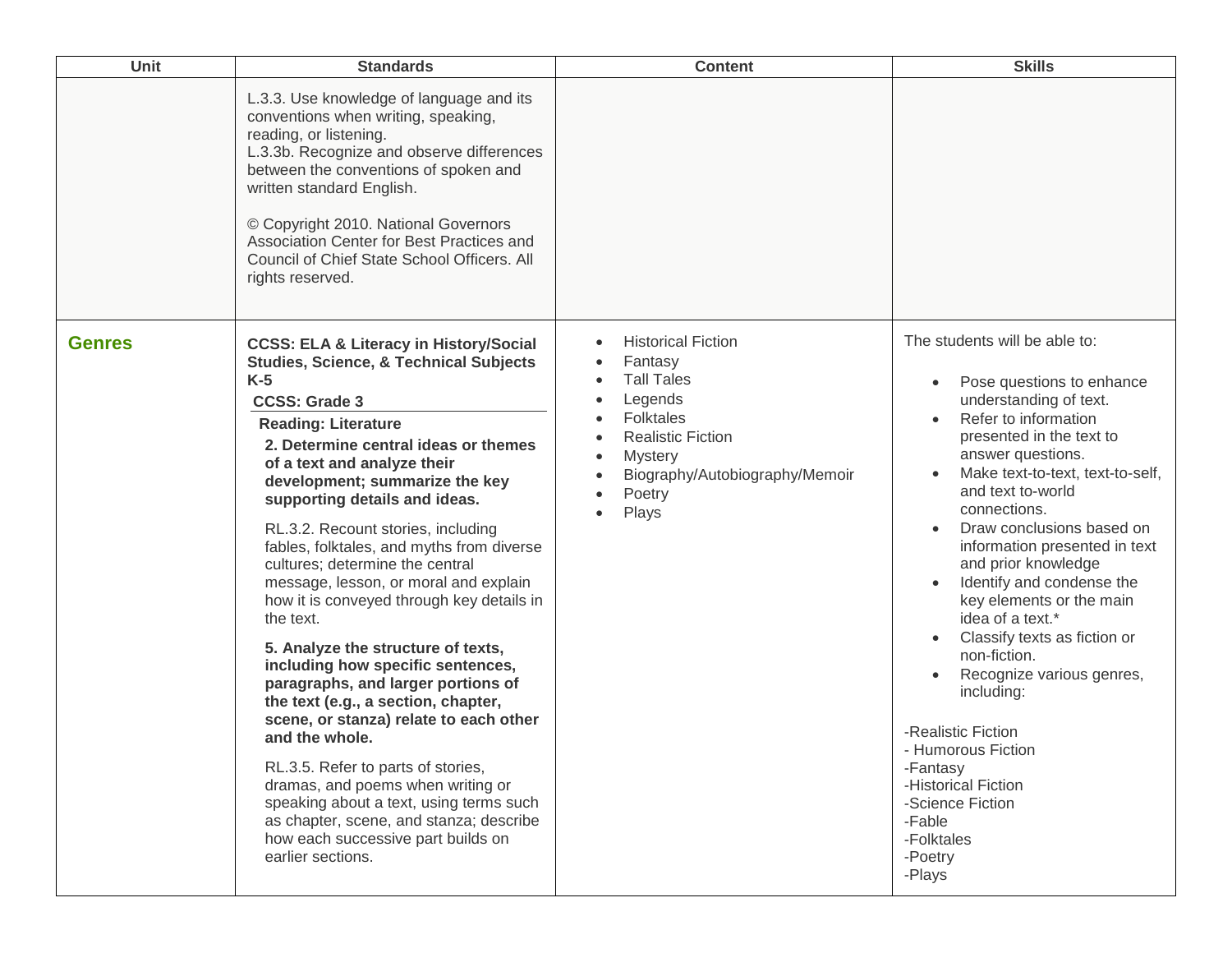| <b>Unit</b> | <b>Standards</b>                                                                                                                                                                                                                                       | <b>Content</b> | <b>Skills</b>                                                                                                    |
|-------------|--------------------------------------------------------------------------------------------------------------------------------------------------------------------------------------------------------------------------------------------------------|----------------|------------------------------------------------------------------------------------------------------------------|
|             | Integration of Knowledge and Ideas<br>7. Integrate and evaluate content<br>presented in diverse media and<br>formats, including visually and<br>quantitatively, as well as in words.                                                                   |                | Differentiate between genres.<br>Identify different genres<br>found in the Bible.<br>Make comparisons to stories |
|             | RL.3.7. Explain how specific aspects of<br>a text's illustrations contribute to what is<br>conveyed by the words in a story (e.g.,<br>create mood, emphasize aspects of a<br>character or setting).                                                    |                | and figures from the Bible.                                                                                      |
|             | <b>Range of Reading and Level of Text</b><br><b>Complexity</b><br>10. Read and comprehend complex<br>literary and informational texts<br>independently and proficiently.                                                                               |                |                                                                                                                  |
|             | RL.3.10.By the end of the year, read<br>and comprehend literature, including<br>stories, dramas, and poetry, at the high<br>end of the grades 2-3 text complexity<br>band independently and proficiently.                                              |                |                                                                                                                  |
|             | <b>Reading: Informational Text</b><br>5. Analyze the structure of texts,<br>including how specific sentences,<br>paragraphs, and larger portions of<br>the text (e.g., a section, chapter,<br>scene, or stanza) relate to each other<br>and the whole. |                |                                                                                                                  |
|             | RI.3.5. Use text features and search<br>tools (e.g., key words, sidebars,<br>hyperlinks) to locate information relevant<br>to a given topic efficiently.                                                                                               |                |                                                                                                                  |
|             | <b>Range of Reading and Level of Text</b><br><b>Complexity</b><br>10. Read and comprehend complex<br>literary and informational texts<br>independently and proficiently.                                                                               |                |                                                                                                                  |
|             | RI.3.10. By the end of the year, read<br>and comprehend informational texts,<br>including history/social studies, science,                                                                                                                             |                |                                                                                                                  |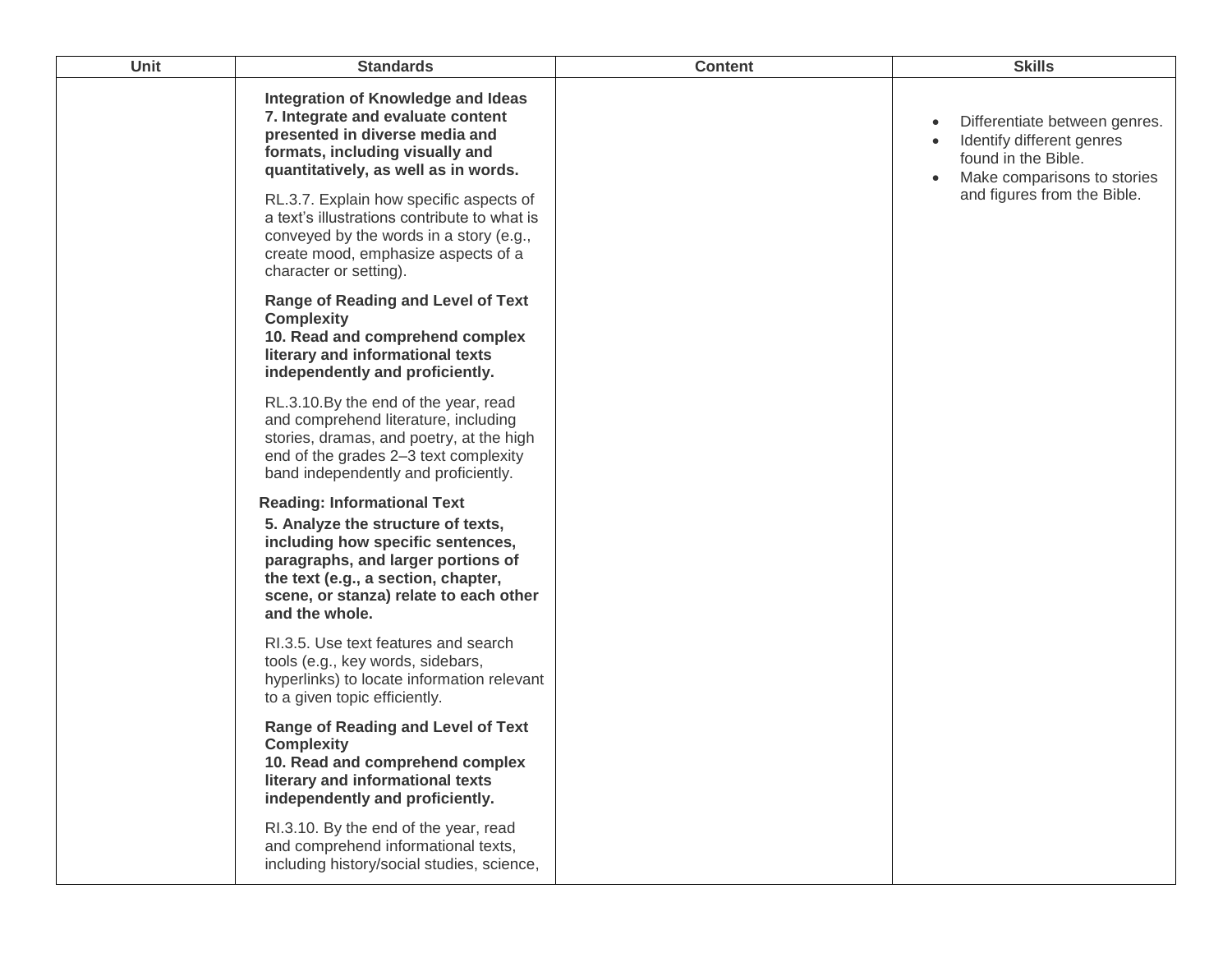| Unit | <b>Standards</b>                                                                                                                                                                                                                                                                        | <b>Content</b> | <b>Skills</b> |
|------|-----------------------------------------------------------------------------------------------------------------------------------------------------------------------------------------------------------------------------------------------------------------------------------------|----------------|---------------|
|      | and technical texts, at the high end of<br>the grades 2-3 text complexity band<br>independently and proficiently.                                                                                                                                                                       |                |               |
|      | <b>Reading: Foundational Skills</b><br><b>Fluency</b><br>RF.3.4. Read with sufficient accuracy<br>and fluency to support<br>comprehension.                                                                                                                                              |                |               |
|      | a. Read grade-level text with purpose<br>and understanding.                                                                                                                                                                                                                             |                |               |
|      | <b>Speaking and Listening</b><br><b>Comprehension and Collaboration</b><br>1. Prepare for and participate<br>effectively in a range of<br>conversations and collaborations<br>with diverse partners, building on<br>others' ideas and expressing their<br>own clearly and persuasively. |                |               |
|      | SL.3.1. Engage effectively in a range of<br>collaborative discussions (one-on-one,<br>in groups, and teacher-led) with diverse<br>partners on grade 3 topics and texts,<br>building on others' ideas and expressing<br>their own clearly.                                               |                |               |
|      | 2. Integrate and evaluate information<br>presented in diverse media and<br>formats, including visually,<br>quantitatively, and orally.                                                                                                                                                  |                |               |
|      | SL.3.2. Determine the main ideas and<br>supporting details of a text read aloud or<br>information presented in diverse media<br>and formats, including visually,<br>quantitatively, and orally.                                                                                         |                |               |
|      | 5. Make strategic use of digital media<br>and visual displays of data to<br>express information and enhance<br>understanding of presentations.                                                                                                                                          |                |               |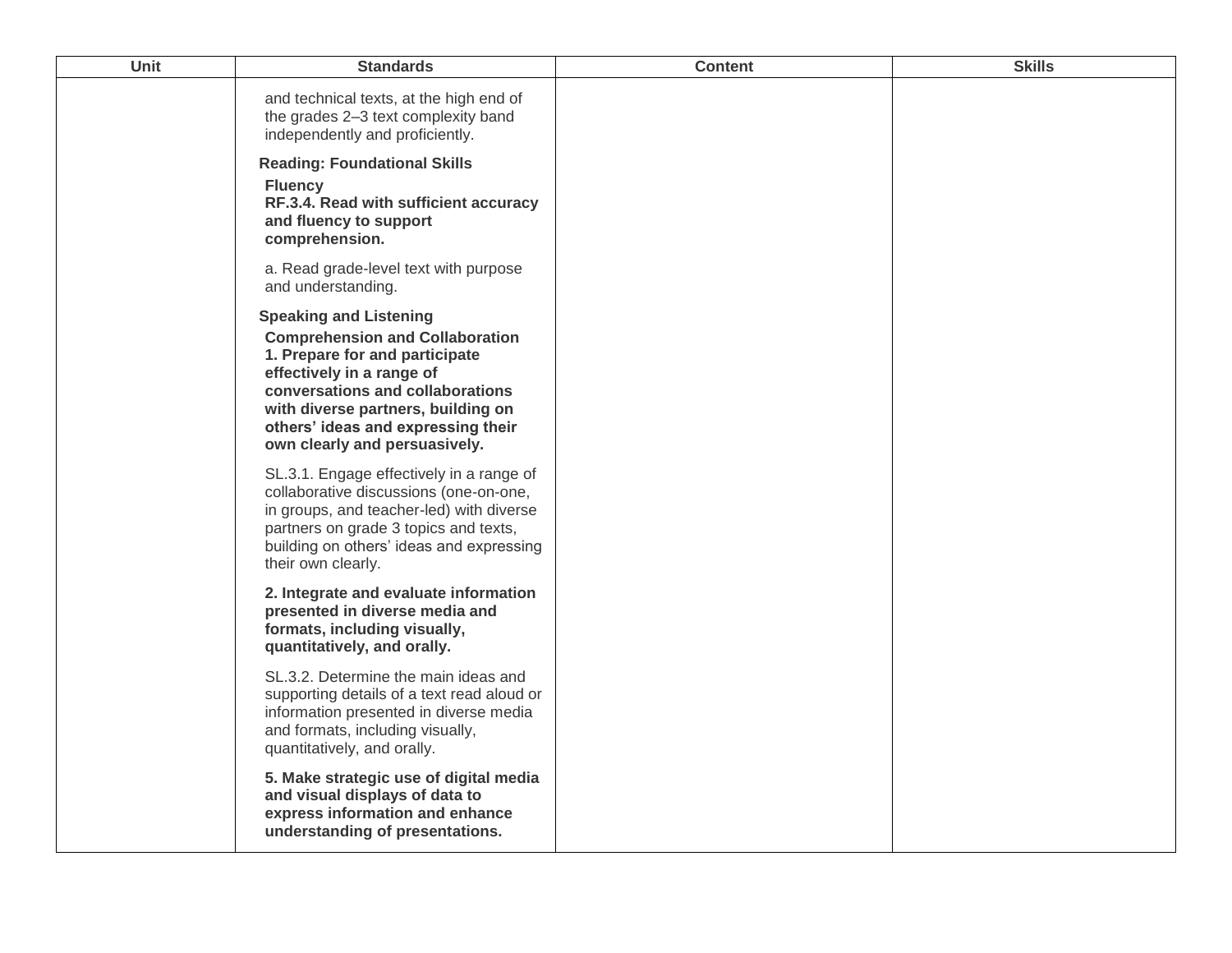| Unit                               | <b>Standards</b>                                                                                                                                                                                                                                                                                                                                                                                                                                                                                                                                                                                                                                                                                                                                                                                                                                                                                                                  | <b>Content</b>                                                                                                                      | <b>Skills</b>                                                                                                                                                                                                                                                                                                                                                                                                                                                                                                                                                                                                                                                                                      |
|------------------------------------|-----------------------------------------------------------------------------------------------------------------------------------------------------------------------------------------------------------------------------------------------------------------------------------------------------------------------------------------------------------------------------------------------------------------------------------------------------------------------------------------------------------------------------------------------------------------------------------------------------------------------------------------------------------------------------------------------------------------------------------------------------------------------------------------------------------------------------------------------------------------------------------------------------------------------------------|-------------------------------------------------------------------------------------------------------------------------------------|----------------------------------------------------------------------------------------------------------------------------------------------------------------------------------------------------------------------------------------------------------------------------------------------------------------------------------------------------------------------------------------------------------------------------------------------------------------------------------------------------------------------------------------------------------------------------------------------------------------------------------------------------------------------------------------------------|
|                                    | SL.3.5. Create engaging audio<br>recordings of stories or poems that<br>demonstrate fluid reading at an<br>understandable pace; add visual<br>displays when appropriate to emphasize<br>or enhance certain facts or details.<br>© Copyright 2010. National Governors<br>Association Center for Best Practices and<br>Council of Chief State School Officers. All<br>rights reserved.                                                                                                                                                                                                                                                                                                                                                                                                                                                                                                                                              |                                                                                                                                     |                                                                                                                                                                                                                                                                                                                                                                                                                                                                                                                                                                                                                                                                                                    |
| <b>Literary</b><br><b>Elements</b> | <b>CCSS: ELA &amp; Literacy in History/Social</b><br><b>Studies, Science, &amp; Technical Subjects</b><br>$K-5$<br><b>CCSS: Grade 3</b><br><b>Reading: Literature</b><br><b>Craft and Structure</b><br>4. Interpret words and phrases as<br>they are used in a text, including<br>determining technical, connotative,<br>and figurative meanings, and analyze<br>how specific word choices shape<br>meaning or tone.<br>RL.3.4. Determine the meaning of words<br>and phrases as they are used in a text,<br>distinguishing literal from nonliteral<br>language.<br><b>Reading: Informational Text</b><br><b>Craft and Structure</b><br>4. Interpret words and phrases as<br>they are used in a text, including<br>determining technical, connotative,<br>and figurative meanings, and analyze<br>how specific word choices shape<br>meaning or tone.<br>RI.3.4. Determine the meaning of<br>general academic and domain-specific | Simile<br>Metaphor<br>Alliteration<br>Idioms<br>$\bullet$<br>Personification<br>Hyperbole<br>Imagery<br>Literal/Figurative Language | The students will be able to:<br>Distinguish between literal<br>and non-literal meaning of<br>words and phrases*<br>Interpret non-literal language<br>using context clues in a text.*<br>Identify and determine the<br>meaning and appropriate use<br>of words using a variety of<br>strategies:<br>Identify and differentiate<br>between similes and<br>metaphors.*<br>Use similes and metaphors<br>in writing and speaking.*<br>Explain the meaning of<br>idioms, personification,<br>hyperbole and imagery.*<br>Use parables to identify<br>examples of figurative<br>language.*<br>Highlight Gospel values in<br>discussions of literary text.<br>*Concepts introduced in this grade<br>level. |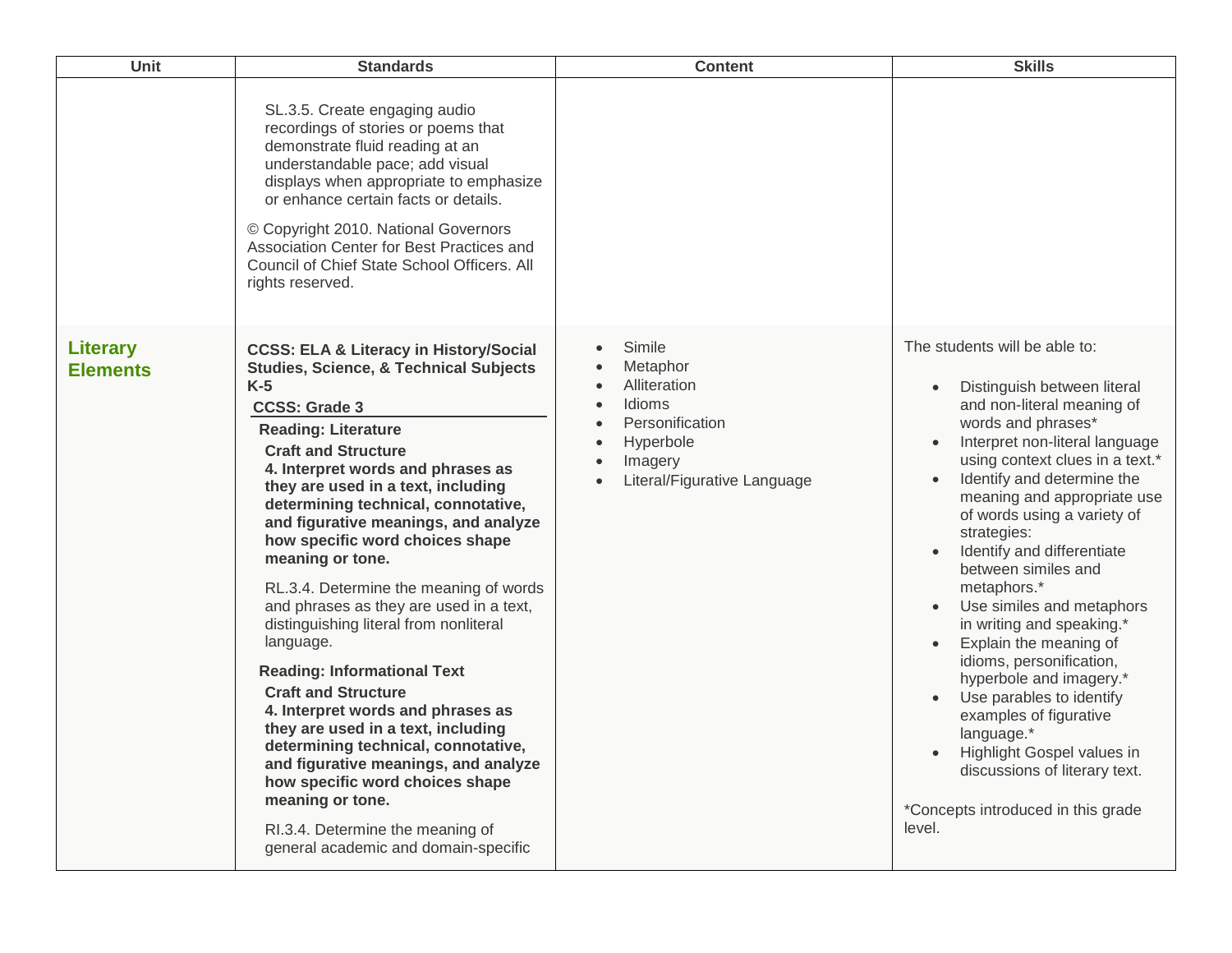| <b>Unit</b>           | <b>Standards</b>                                                                                                                                                                                                                                                                                                                                                                                                                                                                                                                                                                                                                                                                                                                                                                                                                                | <b>Content</b>                                                                              | <b>Skills</b>                                                                                                                                                                                                                                                                                                                                                                                                                                                                                                                                                                                                                             |
|-----------------------|-------------------------------------------------------------------------------------------------------------------------------------------------------------------------------------------------------------------------------------------------------------------------------------------------------------------------------------------------------------------------------------------------------------------------------------------------------------------------------------------------------------------------------------------------------------------------------------------------------------------------------------------------------------------------------------------------------------------------------------------------------------------------------------------------------------------------------------------------|---------------------------------------------------------------------------------------------|-------------------------------------------------------------------------------------------------------------------------------------------------------------------------------------------------------------------------------------------------------------------------------------------------------------------------------------------------------------------------------------------------------------------------------------------------------------------------------------------------------------------------------------------------------------------------------------------------------------------------------------------|
|                       | words and phrases in a text relevant to<br>a grade 3 topic or subject area.<br>Language<br>5. Demonstrate understanding of<br>word relationships and nuances in<br>word meanings.<br>L.3.5a. Distinguish the literal and<br>nonliteral meanings of words and<br>phrases in context (e.g., take steps).<br>© Copyright 2010. National Governors<br>Association Center for Best Practices and<br>Council of Chief State School Officers. All<br>rights reserved.                                                                                                                                                                                                                                                                                                                                                                                  |                                                                                             |                                                                                                                                                                                                                                                                                                                                                                                                                                                                                                                                                                                                                                           |
| <b>Story Elements</b> | <b>CCSS: ELA &amp; Literacy in History/Social</b><br><b>Studies, Science, &amp; Technical Subjects</b><br>$K-5$<br><b>CCSS: Grade 3</b><br><b>Reading: Literature</b><br>3. Analyze how and why individuals,<br>events, and ideas develop and<br>interact over the course of a text.<br>RL.3.3. Describe characters in a story<br>(e.g., their traits, motivations, or<br>feelings) and explain how their actions<br>contribute to the sequence of events.<br>5. Analyze the structure of texts,<br>including how specific sentences,<br>paragraphs, and larger portions of<br>the text (e.g., a section, chapter,<br>scene, or stanza) relate to each other<br>and the whole.<br>RL.3.5. Refer to parts of stories,<br>dramas, and poems when writing or<br>speaking about a text, using terms such<br>as chapter, scene, and stanza; describe | Characters<br>Setting<br>Plot<br>Conflict<br>Climax<br>Resolution<br>Main Ideas and Details | The students will be able to:<br>Identify and condense the<br>$\bullet$<br>key elements or the main<br>idea of a text.*<br>Make judgments about a<br>character's words, actions<br>and decisions<br>Describe how a character's<br>actions or decisions support<br>the lesson or moral of a<br>story.<br>Create images based on<br>information or clues<br>presented in the text.*<br>Discuss a character's actions<br>and choices in light of<br>Catholic moral values.<br>Use Bible stories to identify<br>٠<br>story elements.<br><b>Compare and Contrast</b><br>$\bullet$<br>characters<br>*Concepts introduced in this grade<br>level |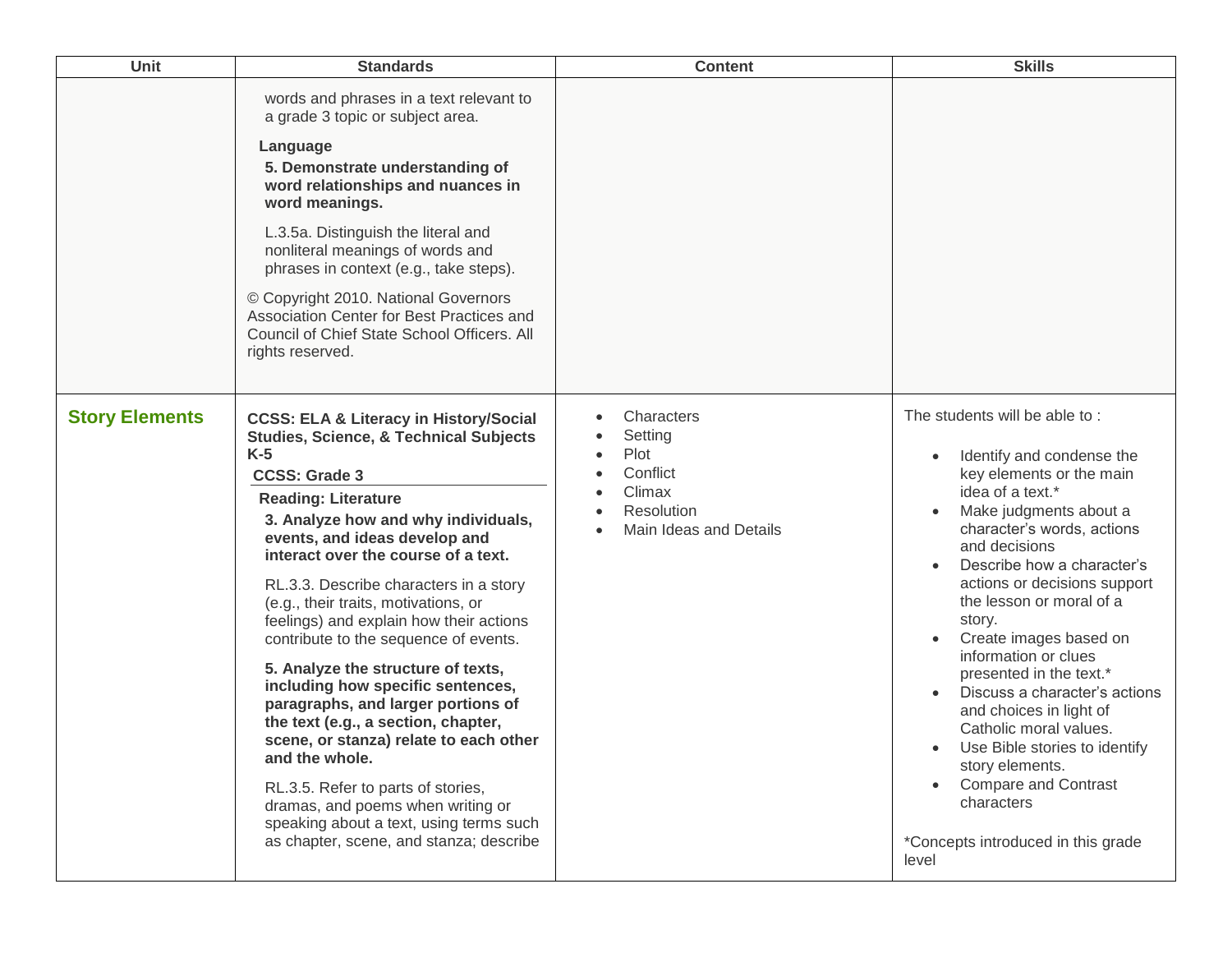| Unit                                    | <b>Standards</b>                                                                                                                                                                                                                                                                                                                                                                                                                   | <b>Content</b>                                                                                                                                                                                                                   | <b>Skills</b>                                                                                                                                                                                                                                                                                                    |
|-----------------------------------------|------------------------------------------------------------------------------------------------------------------------------------------------------------------------------------------------------------------------------------------------------------------------------------------------------------------------------------------------------------------------------------------------------------------------------------|----------------------------------------------------------------------------------------------------------------------------------------------------------------------------------------------------------------------------------|------------------------------------------------------------------------------------------------------------------------------------------------------------------------------------------------------------------------------------------------------------------------------------------------------------------|
|                                         | how each successive part builds on<br>earlier sections.<br>9. Analyze how two or more texts<br>address similar themes or topics in<br>order to build knowledge or to<br>compare the approaches the authors<br>take.                                                                                                                                                                                                                |                                                                                                                                                                                                                                  |                                                                                                                                                                                                                                                                                                                  |
|                                         | RL.3.9. Compare and contrast the<br>themes, settings, and plots of stories<br>written by the same author about the<br>same or similar characters (e.g., in<br>books from a series).                                                                                                                                                                                                                                                |                                                                                                                                                                                                                                  |                                                                                                                                                                                                                                                                                                                  |
|                                         | <b>Reading: Informational Text</b><br>2. Determine central ideas or themes<br>of a text and analyze their<br>development; summarize the key<br>supporting details and ideas.                                                                                                                                                                                                                                                       |                                                                                                                                                                                                                                  |                                                                                                                                                                                                                                                                                                                  |
|                                         | RI.3.2. Determine the main idea of a<br>text; recount the key details and explain<br>how they support the main idea.                                                                                                                                                                                                                                                                                                               |                                                                                                                                                                                                                                  |                                                                                                                                                                                                                                                                                                                  |
|                                         | © Copyright 2010. National Governors<br>Association Center for Best Practices and<br>Council of Chief State School Officers. All<br>rights reserved.                                                                                                                                                                                                                                                                               |                                                                                                                                                                                                                                  |                                                                                                                                                                                                                                                                                                                  |
| <b>Speaking and</b><br><b>Listening</b> | <b>CCSS: ELA &amp; Literacy in History/Social</b><br><b>Studies, Science, &amp; Technical Subjects</b><br>$K-5$<br><b>CCSS: Grade 3</b><br><b>Speaking and Listening</b><br><b>Comprehension and Collaboration</b><br>1. Prepare for and participate<br>effectively in a range of<br>conversations and collaborations<br>with diverse partners, building on<br>others' ideas and expressing their<br>own clearly and persuasively. | <b>Group Discussion</b><br>$\bullet$<br>Oral Presentations/Public Speaking<br>$\bullet$<br><b>Oral Reading</b><br>$\bullet$<br>Listening<br>$\bullet$<br>Recalling Information<br>$\bullet$<br>Audio/Video Analysis<br>$\bullet$ | The students will be able to:<br>Engage in one-on-one,<br>group, and teacher led<br>discussions.<br>Focus on the individual<br>speaking (as a listener)<br>Follow agreed upon rules for<br>discussion.<br>Demonstrate understanding<br>through response.<br>Ask questions to gain<br>$\bullet$<br>clarification. |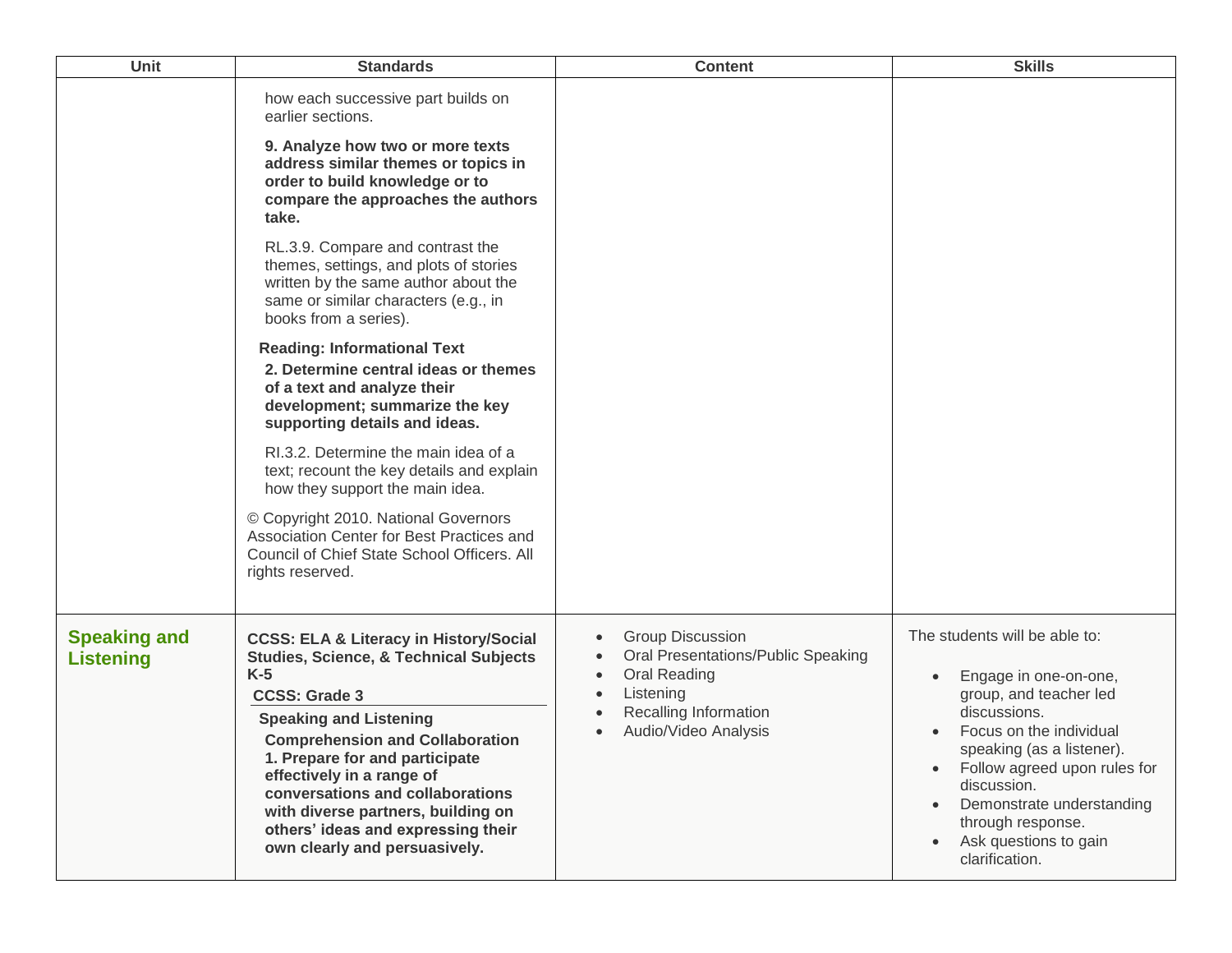| Unit | <b>Standards</b>                                                                                                                                                                                                                          | <b>Content</b> | <b>Skills</b>                                                                                                                                                                                 |
|------|-------------------------------------------------------------------------------------------------------------------------------------------------------------------------------------------------------------------------------------------|----------------|-----------------------------------------------------------------------------------------------------------------------------------------------------------------------------------------------|
|      | SL.3.1. Engage effectively in a range of<br>collaborative discussions (one-on-one,<br>in groups, and teacher-led) with diverse<br>partners on grade 3 topics and texts,<br>building on others' ideas and expressing<br>their own clearly. |                | Gather accurate and<br>appropriate information.*<br>Identify sources from which<br>information was obtained.*<br>Present information in an<br>organized manner.<br>Focus on class or audience |
|      | SL.3.1a. Come to discussions prepared,<br>having read or studied required material;<br>explicitly draw on that preparation and<br>other information known about the topic<br>to explore ideas under discussion.                           |                | when speaking.<br>Express ideas clearly.<br>Speak in complete<br>sentences.<br>Incorporate important                                                                                          |
|      | SL.3.1b. Follow agreed-upon rules for<br>discussions (e.g., gaining the floor in<br>respectful ways, listening to others with<br>care, speaking one at a time about the<br>topics and texts under discussion).                            |                | elements of effective oral<br>presentation:<br>Volume and Tone<br>$\circ$<br>Enunciation<br>$\Omega$<br>Eye Contact (3<br>$\circ$<br>seconds)*                                                |
|      | SL.3.1c. Ask questions to check<br>understanding of information presented,<br>stay on topic, and link their comments to<br>the remarks of others.                                                                                         |                | Body Language &<br>$\circ$<br>Gestures*<br>Read aloud with fluency and                                                                                                                        |
|      | SL.3.1d. Explain their own ideas and<br>understanding in light of the discussion.                                                                                                                                                         |                | accuracy.<br>Demonstrate comprehension<br>through reading aloud.                                                                                                                              |
|      | 2. Integrate and evaluate information<br>presented in diverse media and<br>formats, including visually,<br>quantitatively, and orally.                                                                                                    |                | Use inflection to convey<br>emotion.<br>Follow directions presented<br>orally.                                                                                                                |
|      | SL.3.2. Determine the main ideas and<br>supporting details of a text read aloud or<br>information presented in diverse media<br>and formats, including visually,<br>quantitatively, and orally.                                           |                | Demonstrate a receptive<br>attitude through body<br>language.*<br>Maintain eye contact with<br>speaker.*<br>Ask questions to gain                                                             |
|      | 3. Evaluate a speaker's point of view,<br>reasoning, and use of evidence and<br>rhetoric.                                                                                                                                                 |                | clarification.<br>Restate a speaker's main<br>$\bullet$<br>points.                                                                                                                            |
|      | SL.3.3. Ask and answer questions about<br>information from a speaker, offering<br>appropriate elaboration and detail.                                                                                                                     |                | Make a personal connection<br>to the speaker's message.<br>Use peer feedback to<br>improve oral presentation<br>skills.*                                                                      |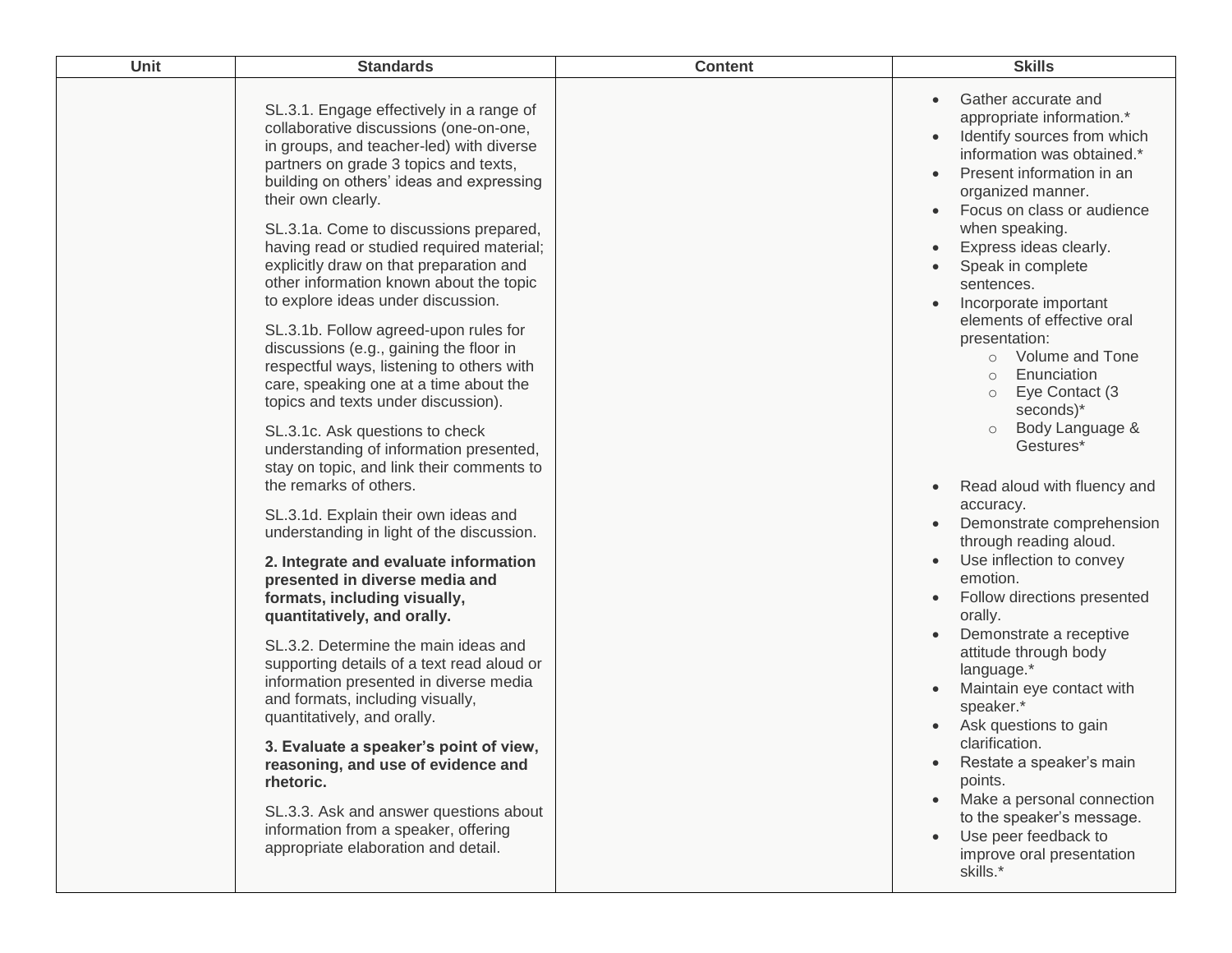| Unit | <b>Standards</b>                                                                                                                                                                                                                                                            | <b>Content</b> | <b>Skills</b>                                                                                                          |
|------|-----------------------------------------------------------------------------------------------------------------------------------------------------------------------------------------------------------------------------------------------------------------------------|----------------|------------------------------------------------------------------------------------------------------------------------|
|      | <b>Presentation of Knowledge and Ideas</b><br>4. Present information, findings, and<br>supporting evidence such that<br>listeners can follow the line of<br>reasoning and the organization,<br>development, and style are<br>appropriate to task, purpose, and<br>audience. |                | Read at school Masses and<br>$\bullet$<br>prayer services as permitted.<br>*Concepts introduced in this grade<br>level |
|      | SL.3.4. Report on a topic or text, tell a<br>story, or recount an experience with<br>appropriate facts and relevant,<br>descriptive details, speaking clearly at<br>an understandable pace.                                                                                 |                |                                                                                                                        |
|      | 5. Make strategic use of digital media<br>and visual displays of data to<br>express information and enhance<br>understanding of presentations.                                                                                                                              |                |                                                                                                                        |
|      | SL.3.5. Create engaging audio<br>recordings of stories or poems that<br>demonstrate fluid reading at an<br>understandable pace; add visual<br>displays when appropriate to emphasize<br>or enhance certain facts or details.                                                |                |                                                                                                                        |
|      | 6. Adapt speech to a variety of<br>contexts and communicative tasks,<br>demonstrating command of formal<br>English when indicated or<br>appropriate.                                                                                                                        |                |                                                                                                                        |
|      | SL.3.6. Speak in complete sentences<br>when appropriate to task and situation in<br>order to provide requested detail or<br>clarification.                                                                                                                                  |                |                                                                                                                        |
|      | © Copyright 2010. National Governors<br>Association Center for Best Practices and<br>Council of Chief State School Officers. All<br>rights reserved.                                                                                                                        |                |                                                                                                                        |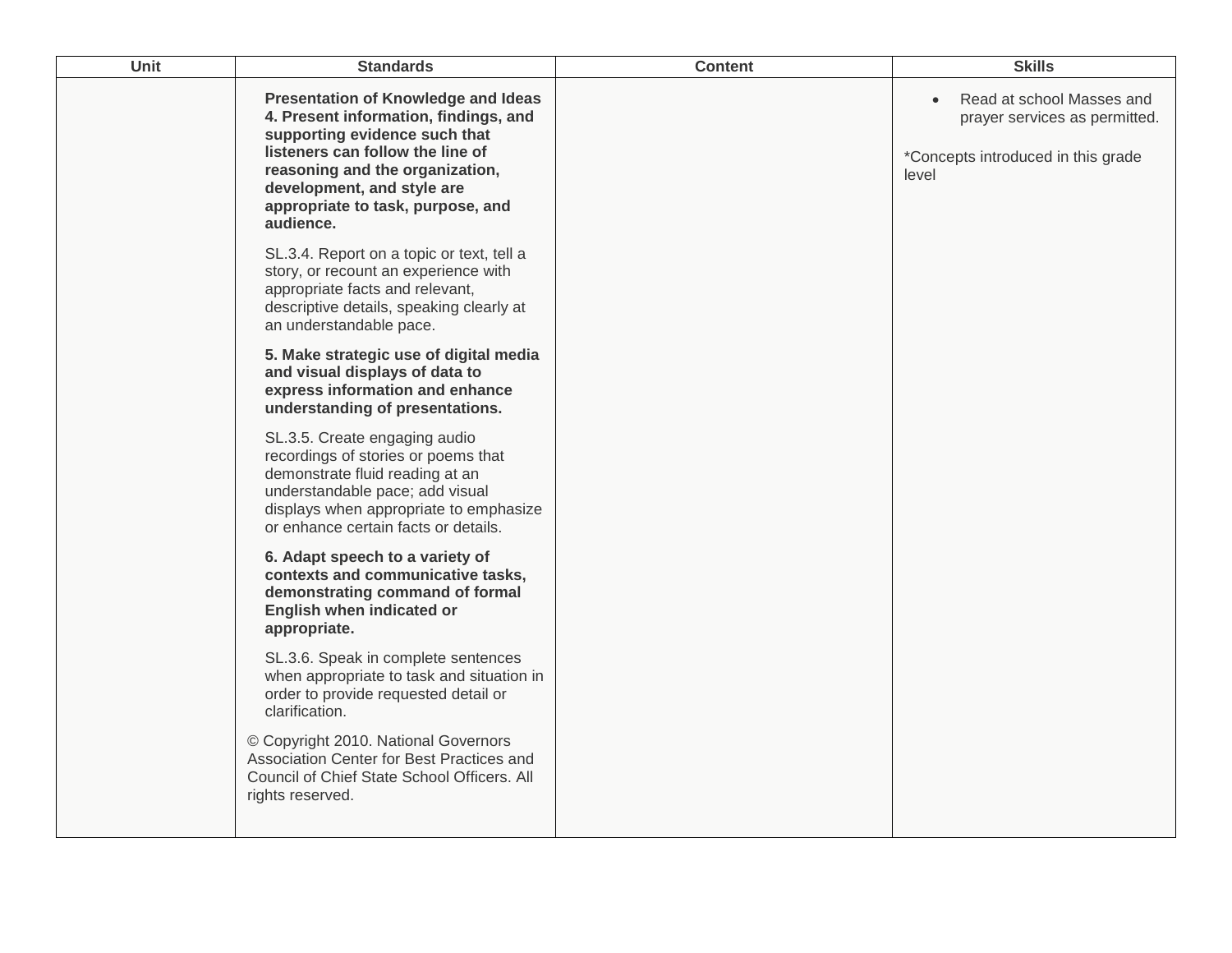| <b>Unit</b>       | <b>Standards</b>                                                                                                                                                                                                                                                                                                                                                                                                                                                                                                                                                                                                                                                                                                                                                                                                                                                                                                                                                                                                                                                                                                                                                                                                                                                                                                                                                                                 | <b>Content</b>                                                                                                                                                                                                                                                                                                                        | <b>Skills</b>                                                                                                                                                                                                                                                                                                                                                                                                                                                                                                                                                                                                                                                                                                                                                                                                                                                                                                                        |
|-------------------|--------------------------------------------------------------------------------------------------------------------------------------------------------------------------------------------------------------------------------------------------------------------------------------------------------------------------------------------------------------------------------------------------------------------------------------------------------------------------------------------------------------------------------------------------------------------------------------------------------------------------------------------------------------------------------------------------------------------------------------------------------------------------------------------------------------------------------------------------------------------------------------------------------------------------------------------------------------------------------------------------------------------------------------------------------------------------------------------------------------------------------------------------------------------------------------------------------------------------------------------------------------------------------------------------------------------------------------------------------------------------------------------------|---------------------------------------------------------------------------------------------------------------------------------------------------------------------------------------------------------------------------------------------------------------------------------------------------------------------------------------|--------------------------------------------------------------------------------------------------------------------------------------------------------------------------------------------------------------------------------------------------------------------------------------------------------------------------------------------------------------------------------------------------------------------------------------------------------------------------------------------------------------------------------------------------------------------------------------------------------------------------------------------------------------------------------------------------------------------------------------------------------------------------------------------------------------------------------------------------------------------------------------------------------------------------------------|
| <b>Vocabulary</b> | <b>CCSS: ELA &amp; Literacy in History/Social</b><br><b>Studies, Science, &amp; Technical Subjects</b><br>$K-5$<br><b>CCSS: Grade 3</b><br><b>Reading: Literature</b><br><b>Craft and Structure</b><br>4. Interpret words and phrases as<br>they are used in a text, including<br>determining technical, connotative,<br>and figurative meanings, and analyze<br>how specific word choices shape<br>meaning or tone.<br>RL.3.4. Determine the meaning of words<br>and phrases as they are used in a text,<br>distinguishing literal from nonliteral<br>language.<br><b>Reading: Informational Text</b><br><b>Craft and Structure</b><br>4. Interpret words and phrases as<br>they are used in a text, including<br>determining technical, connotative,<br>and figurative meanings, and analyze<br>how specific word choices shape<br>meaning or tone.<br>RI.3.4. Determine the meaning of<br>general academic and domain-specific<br>words and phrases in a text relevant to<br>a grade 3 topic or subject area.<br>5. Analyze the structure of texts,<br>including how specific sentences,<br>paragraphs, and larger portions of<br>the text (e.g., a section, chapter,<br>scene, or stanza) relate to each other<br>and the whole.<br>RI.3.5. Use text features and search<br>tools (e.g., key words, sidebars,<br>hyperlinks) to locate information relevant<br>to a given topic efficiently. | <b>High Frequency words</b><br>$\bullet$<br><b>Selection Vocabulary</b><br>Antonyms<br>Synonyms<br>Homographs<br>Homophones<br>Multiple meaning words<br><b>Context/Content Clues</b><br>Dictionary<br>Thesaurus<br>Glossary<br>Figurative Language<br>$\bullet$<br>Idioms<br>$\bullet$<br>Prefixes, Suffixes, and Root/Base<br>Words | The students will be able to:<br>Apply alphabetical order<br>$\bullet$<br>skills to find words in the<br>dictionary.<br>Identify and use guide words<br>$\bullet$<br>to locate words in a<br>dictionary.<br>Use a dictionary to clarify:<br>$\bullet$<br>meaning of words with<br>multiple meanings, parts of<br>speech, phonetic spelling,<br>and syllabication.*<br>Investigate and utilize<br>$\bullet$<br>various reference sources.*<br>Determine the meaning of<br>$\bullet$<br>unfamiliar words in Bible<br>passages using context clues<br>and reference materials.*<br>Use religion vocabulary in<br>$\bullet$<br>class discussions and written<br>compositions.<br>Construct sentences using<br>$\bullet$<br>acquired vocabulary.<br>Use reference materials.<br>(Dictionary, Thesaurus,<br>Internet.)<br>Define between literal and<br>$\bullet$<br>non-literal meanings.<br>*Concepts introduced in this grade<br>level. |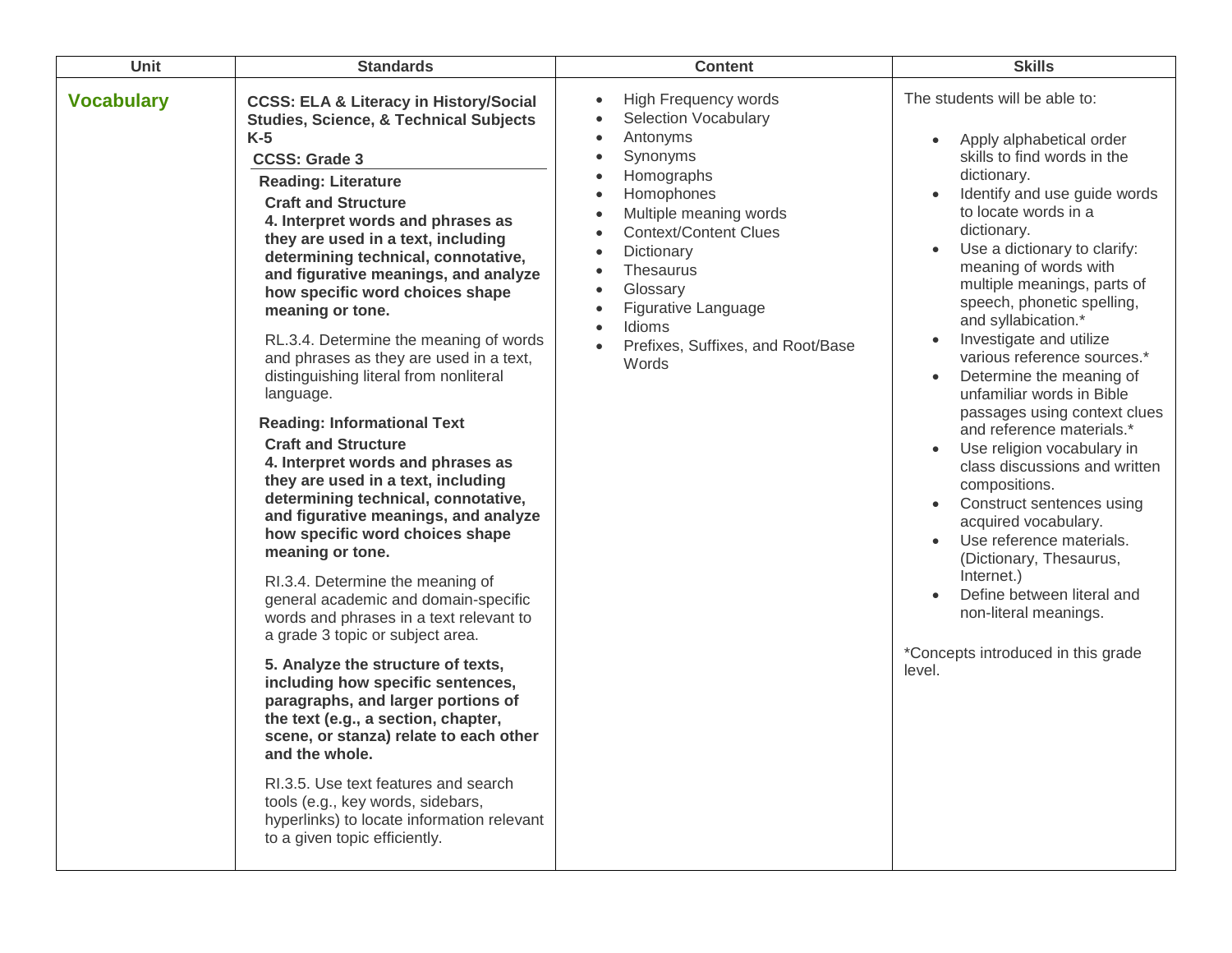| Unit | <b>Standards</b>                                                                                                                                                                                                                                | <b>Content</b> | <b>Skills</b> |
|------|-------------------------------------------------------------------------------------------------------------------------------------------------------------------------------------------------------------------------------------------------|----------------|---------------|
|      | <b>Range of Reading and Level of Text</b><br><b>Complexity</b><br>10. Read and comprehend complex<br>literary and informational texts<br>independently and proficiently.                                                                        |                |               |
|      | RI.3.10. By the end of the year, read<br>and comprehend informational texts,<br>including history/social studies, science,<br>and technical texts, at the high end of<br>the grades 2-3 text complexity band<br>independently and proficiently. |                |               |
|      | <b>Reading: Foundational Skills</b><br><b>Phonics and Word Recognition</b><br>RF.3.3. Know and apply grade-level<br>phonics and word analysis skills in<br>decoding words.                                                                      |                |               |
|      | a. Identify and know the meaning of the<br>most common prefixes and derivational<br>suffixes.                                                                                                                                                   |                |               |
|      | b. Decode words with common Latin<br>suffixes.                                                                                                                                                                                                  |                |               |
|      | c. Decode multisyllable words.                                                                                                                                                                                                                  |                |               |
|      | d. Read grade-appropriate irregularly<br>spelled words.                                                                                                                                                                                         |                |               |
|      | <b>Fluency</b><br>RF.3.4. Read with sufficient accuracy<br>and fluency to support<br>comprehension.                                                                                                                                             |                |               |
|      | a. Read grade-level text with purpose<br>and understanding.                                                                                                                                                                                     |                |               |
|      | b. Read grade-level prose and poetry<br>orally with accuracy, appropriate rate,<br>and expression.                                                                                                                                              |                |               |
|      | c. Use context to confirm or self-correct<br>word recognition and understanding,<br>rereading as necessary.                                                                                                                                     |                |               |
|      |                                                                                                                                                                                                                                                 |                |               |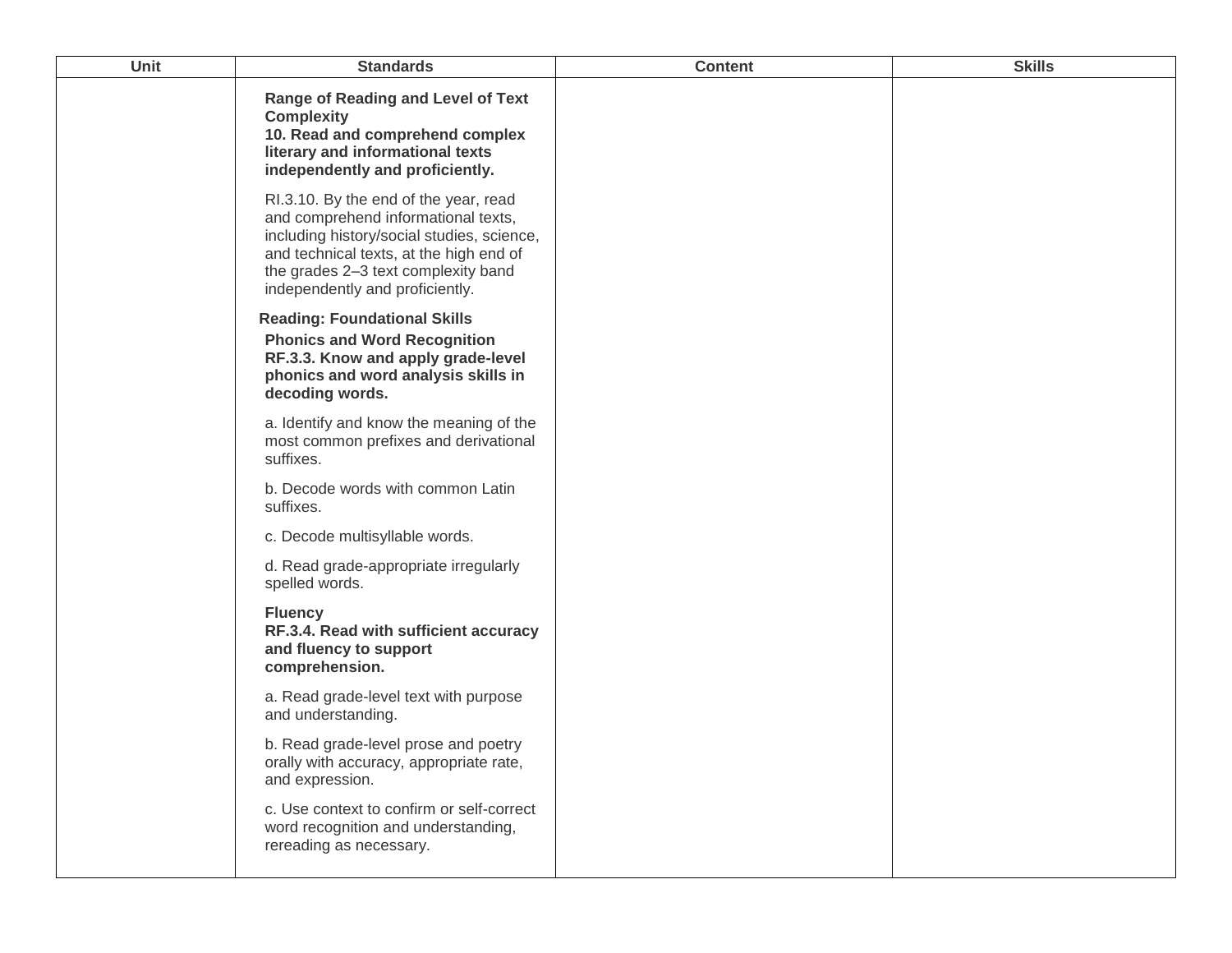| Unit | <b>Standards</b>                                                                                                                                                                                                                                                                                  | <b>Content</b> | <b>Skills</b> |
|------|---------------------------------------------------------------------------------------------------------------------------------------------------------------------------------------------------------------------------------------------------------------------------------------------------|----------------|---------------|
|      | Language<br><b>Vocabulary Acquisition and Use</b><br>4. Determine or clarify the meaning of<br>unknown and multiple-meaning<br>words and phrases by using context<br>clues, analyzing meaningful word<br>parts, and consulting general and<br>specialized reference materials, as<br>appropriate. |                |               |
|      | L.3.4. Determine or clarify the meaning<br>of unknown and multiple-meaning word<br>and phrases based on grade 3 reading<br>and content, choosing flexibly from a<br>range of strategies.                                                                                                          |                |               |
|      | L.3.4a. Use sentence-level context as a<br>clue to the meaning of a word or phrase.                                                                                                                                                                                                               |                |               |
|      | 5. Demonstrate understanding of<br>word relationships and nuances in<br>word meanings.                                                                                                                                                                                                            |                |               |
|      | L.3.5. Demonstrate understanding of<br>word relationships and nuances in word<br>meanings.                                                                                                                                                                                                        |                |               |
|      | © Copyright 2010. National Governors<br>Association Center for Best Practices and<br>Council of Chief State School Officers. All<br>rights reserved.                                                                                                                                              |                |               |
|      |                                                                                                                                                                                                                                                                                                   |                |               |
|      |                                                                                                                                                                                                                                                                                                   |                |               |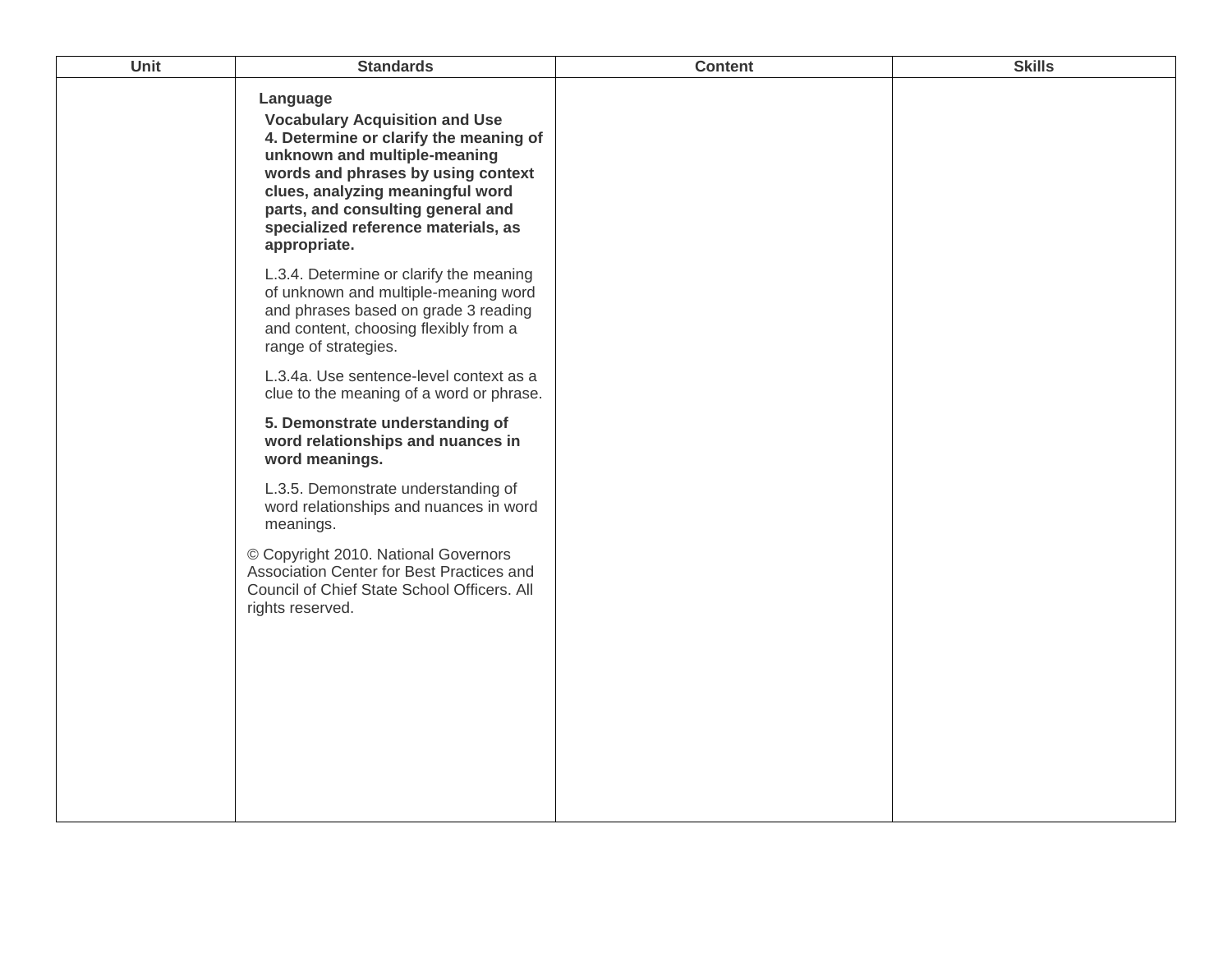| Unit                    | <b>Standards</b>                                                                                                                                                                                                                                                                                                                                                                                                                                                                                                                                                                                                                                                                                                                                                                                                                                                                                                                                                                                                                                                                                                                                                                                                                                                                                                 | <b>Content</b>                                                                                                                                                                                                                                                                                                                                                                                                                                                                                                                                                                                                                                                                                                                                                                                                                                                                                                                                                                                                                                                                                                                                                                                                                                                                                                                                                                                                                      | <b>Skills</b>                                                                                                                                                                                                                                                                                                                                                                                                                                                                                                                                                                                                                                                                                                                                                                                                                                                                                                                                                                                                                                                                                                                                                                                                                                                              |
|-------------------------|------------------------------------------------------------------------------------------------------------------------------------------------------------------------------------------------------------------------------------------------------------------------------------------------------------------------------------------------------------------------------------------------------------------------------------------------------------------------------------------------------------------------------------------------------------------------------------------------------------------------------------------------------------------------------------------------------------------------------------------------------------------------------------------------------------------------------------------------------------------------------------------------------------------------------------------------------------------------------------------------------------------------------------------------------------------------------------------------------------------------------------------------------------------------------------------------------------------------------------------------------------------------------------------------------------------|-------------------------------------------------------------------------------------------------------------------------------------------------------------------------------------------------------------------------------------------------------------------------------------------------------------------------------------------------------------------------------------------------------------------------------------------------------------------------------------------------------------------------------------------------------------------------------------------------------------------------------------------------------------------------------------------------------------------------------------------------------------------------------------------------------------------------------------------------------------------------------------------------------------------------------------------------------------------------------------------------------------------------------------------------------------------------------------------------------------------------------------------------------------------------------------------------------------------------------------------------------------------------------------------------------------------------------------------------------------------------------------------------------------------------------------|----------------------------------------------------------------------------------------------------------------------------------------------------------------------------------------------------------------------------------------------------------------------------------------------------------------------------------------------------------------------------------------------------------------------------------------------------------------------------------------------------------------------------------------------------------------------------------------------------------------------------------------------------------------------------------------------------------------------------------------------------------------------------------------------------------------------------------------------------------------------------------------------------------------------------------------------------------------------------------------------------------------------------------------------------------------------------------------------------------------------------------------------------------------------------------------------------------------------------------------------------------------------------|
| <b>Phonics/Spelling</b> | <b>CCSS: ELA &amp; Literacy in History/Social</b><br><b>Studies, Science, &amp; Technical Subjects</b><br>$K-5$<br><b>CCSS: Grade 3</b><br><b>Reading: Foundational Skills</b><br><b>Phonics and Word Recognition</b><br>RF.3.3. Know and apply grade-level<br>phonics and word analysis skills in<br>decoding words.<br>a. Identify and know the meaning of the<br>most common prefixes and derivational<br>suffixes.<br>b. Decode words with common Latin<br>suffixes.<br>c. Decode multi-syllable words.<br>d. Read grade-appropriate irregularly<br>spelled words.<br>Language<br><b>Vocabulary Acquisition and Use</b><br>4. Determine or clarify the meaning of<br>unknown and multiple-meaning<br>words and phrases by using context<br>clues, analyzing meaningful word<br>parts, and consulting general and<br>specialized reference materials, as<br>appropriate.<br>L.3.4b. Determine the meaning of the<br>new word formed when a known affix is<br>added to a known word (e.g.,<br>agreeable/disagreeable,<br>comfortable/uncomfortable,<br>care/careless, heat/preheat).<br>L.3.4c. Use a known root word as a clue<br>to the meaning of an unknown word with<br>the same root (e.g., company,<br>companion).<br>© Copyright 2010. National Governors<br>Association Center for Best Practices and | <b>Decoding Syllables</b><br>$\bullet$<br>Short vowels a, e, i, o, u Words with<br>$\bullet$<br>the Vowel, Consonant, Consonant,<br>Vowel (VCCV) Pattern<br>Long Vowels a, e, i, o, u Words with<br>$\bullet$<br>the VCe patterns<br>Common Vowel Pairs ai, ay, ee, ea<br>$\bullet$<br>Long o Spelled oa, ow<br>Long i spelled i, ie, igh<br>$\bullet$<br>Words with the VCV Pattern<br>$\bullet$<br><b>Consonant Blends and Digraphs</b><br>$\bullet$<br>Three-Letter Clusters scr-, spr, str-,<br>$\bullet$<br>thr-<br>Silent Letters kn, wr<br>$\bullet$<br>Vowel Diphthongs ow, ou<br>Words with au, aw, al, o<br>$\bullet$<br>Vowel Diphthongs oi, oy<br>$\bullet$<br>Contractions with n't, 'd, 've<br>$\bullet$<br>Homophones/Homographs<br>$\bullet$<br>Words Ending in -er, -le<br>$\bullet$<br>Words with ar, or, ore<br>$\bullet$<br>Words with er, ir, ur, or<br>$\bullet$<br>Words with air, ear, are<br>$\bullet$<br>Words with /j/ and /s/ Words with the<br>$\bullet$<br><b>VCCV Pattern</b><br>Words with /k/ and /kw/<br>$\bullet$<br>Vowel Sounds in spoon and wood<br>$\bullet$<br><b>Compound Words</b><br>$\bullet$<br>Base Words and -ed, -ing<br>$\bullet$<br>Spelling Changes: -s, -es, -ed, -ing<br>$\bullet$<br><b>Less Common Plurals</b><br>Morphemes:<br>$\bullet$<br>Prefixes un-, pre-, re-, bi-, tri-<br>$\circ$<br>, mis-<br>Suffixes -ful, -y, -ous, -ly, -er,<br>$\circ$<br>-less, -ness, -able | The students will be able to decode<br>and spell words using knowledge of<br>the following:<br>Short/Long Vowels<br>$\bullet$<br><b>Consonant Blends</b><br>$\bullet$<br>Initial/Medial/Final<br>$\bullet$<br>Consonants<br>Digraphs<br>$\bullet$<br><b>Word Families</b><br>$\bullet$<br>Plurals<br>$\bullet$<br>Roots/Base Words<br>$\bullet$<br><b>Inflectional Endings</b><br>$\bullet$<br><b>Suffixes and Prefixes</b><br>$\bullet$<br><b>Diphthongs</b><br>$\bullet$<br>Synonyms & Antonyms<br>$\bullet$<br>Syllables<br>$\bullet$<br>Consonant + le<br>$\bullet$<br>Contractions<br>$\bullet$<br><b>R-controlled Words</b><br>$\bullet$<br>Homophones & Homographs<br>$\bullet$<br>Silent letters<br>$\bullet$<br>Schwa Sound<br>$\bullet$<br><b>Compound Words</b><br>$\bullet$<br><b>Gospel Values:</b><br>$\bullet$<br>Compassion<br>$\circ$<br>Community<br>$\circ$<br>Faith in God<br>$\circ$<br>Forgiveness<br>$\circ$<br>Hope<br>$\circ$<br>Justice<br>$\circ$<br>Love<br>$\circ$<br>Peace<br>$\circ$<br>Respect for Life<br>$\circ$<br>Service<br>$\circ$<br>Simplicity<br>$\circlearrowright$<br>Truth<br>$\circ$<br>Teachers will<br>$\circ$<br>highlight Gospel<br>values and other<br>elements of Catholic<br>identity as they<br>develop instructional |